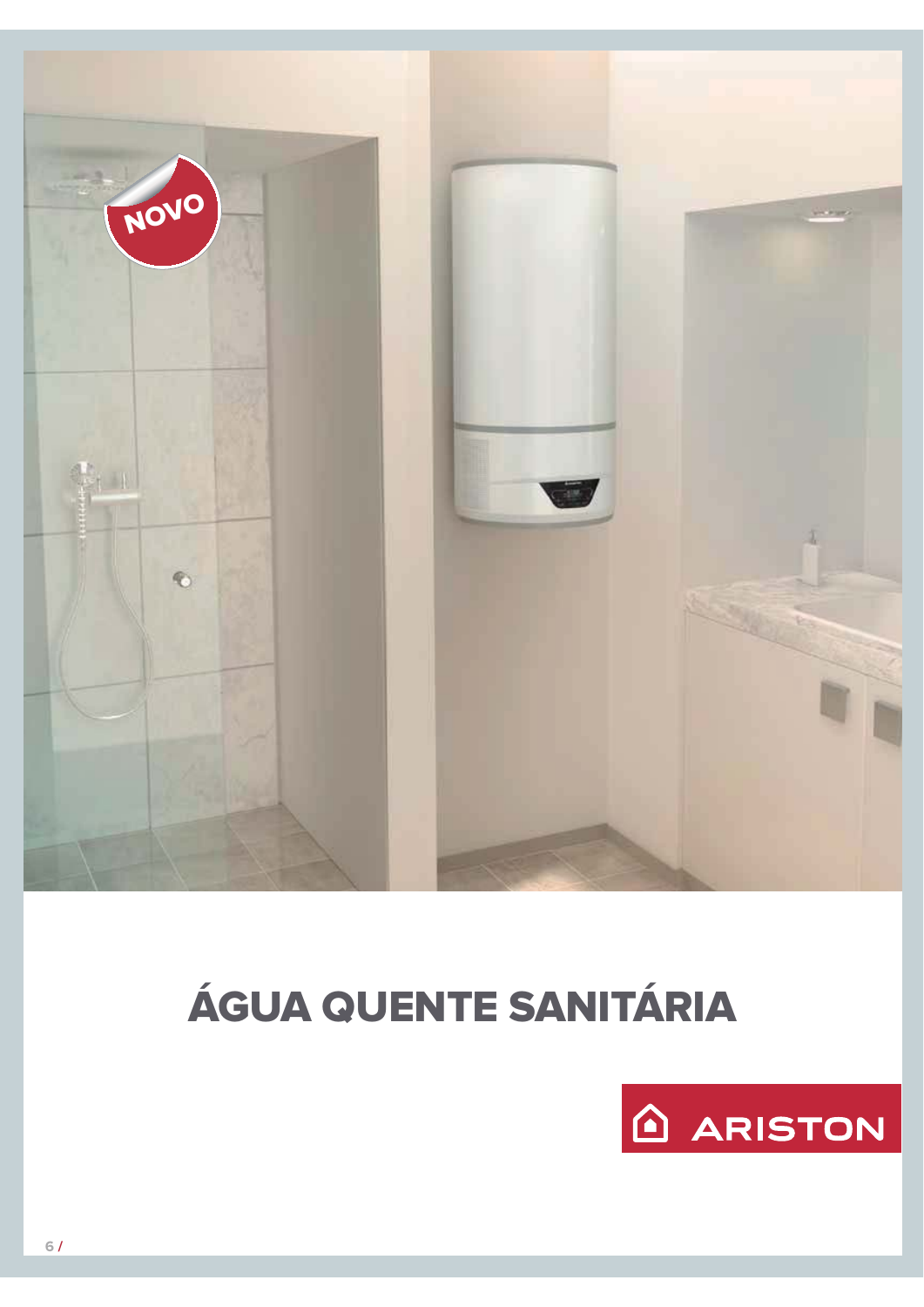## Termoacumulador híbrido

|       | <b>MODELO</b> | PUIENCIA<br>W | <b>DIMENSUES</b><br>(alto x largura x fundo)<br>mm                                                                                                                                                                                                                                                                                                                                             | <b>INSTALACAO</b> | <b>CLASSE EIP</b><br>AQS. | PERFIL<br><b>CONSUMO</b> | CODIGO  | <b>PRECO &amp;</b> |  |  |  |
|-------|---------------|---------------|------------------------------------------------------------------------------------------------------------------------------------------------------------------------------------------------------------------------------------------------------------------------------------------------------------------------------------------------------------------------------------------------|-------------------|---------------------------|--------------------------|---------|--------------------|--|--|--|
|       |               |               |                                                                                                                                                                                                                                                                                                                                                                                                |                   |                           |                          |         |                    |  |  |  |
| NUEVO |               | LYDOS HYBRID  |                                                                                                                                                                                                                                                                                                                                                                                                |                   |                           |                          |         |                    |  |  |  |
|       |               |               | Termoacumulador de classe A, que concilia o uso da resistência elétrica e bomba de calor para conseguir maior conforto e eficiência com o modo<br>iMemory . Substituição direta de um termoacumulador mantendo as entradas elétricas escondidas.<br>Ânodo eletrónico PROTECH resistência blindada vitrificada, acessível e completo display LCD. 2 anos de garantia total e 5 anos para a cuba |                   |                           |                          |         |                    |  |  |  |
|       | 80            | 1.200.        | $1.032 \times 465 \times 465$                                                                                                                                                                                                                                                                                                                                                                  | Vertical          | А                         | M                        | 3629052 | 620,00             |  |  |  |
|       | 100           | 200           | 1176 x 465 x 465                                                                                                                                                                                                                                                                                                                                                                               | Vertical          |                           | M                        | 3629053 | 660.00             |  |  |  |

DISPONÍVEL A PARTIR DE NOVEMBRO DE 2017

| ACESSÓRIOS PARA TERMOACUMULADORES HÍBRIDOS                                                                                                                                                                                                                                                                                             |               |         |
|----------------------------------------------------------------------------------------------------------------------------------------------------------------------------------------------------------------------------------------------------------------------------------------------------------------------------------------|---------------|---------|
|                                                                                                                                                                                                                                                                                                                                        | <b>CÓDIGO</b> | PRECO € |
| KIT DE 5 SUPORTES UNIVERSAL INSTAFIX<br>Substitui qualquer termoacumulador sem ter que fazer novos furos na parede: 1º retire o termo existente 2º coloque INSTAFIX 3º pendure Lydos Hybrid                                                                                                                                            | 3208080       | 35,00   |
| DEPÓSITO DE RECOLHA DE CONDENSADOS<br>Na ausência de um esgoto para a saída dos condensados, coloque o depósito de recolha na parte inferior de Lydos Hybrid, com uma capacidade de 6,5 litros, se irão<br>acumulando durante mais de uma semana e uma vez cheio o produto avisa o utilizador através de o display para que o esvazie. | 3629055       | 55,00   |
| GRUPO DE SEGURANÇA HIDRÁULICO 1/2"                                                                                                                                                                                                                                                                                                     | 877084        | 35,00   |
| SIFÃ∩ 1"                                                                                                                                                                                                                                                                                                                               | 877086        | 700.    |

### **LYDOS HYBRID UMA NOVA CATEGORIA EM AQS**



### **DUAS TECNOLOGIAS UNIDAS PARA CONSEGUIR** O MAIOR CONFORTO E EFICIÊNCIA

/ CLASSE ENERGÉTICA A 50% de poupança em relação ao termoacumulador elétrico convencional mais eficiente (de classe B).

- / INTELIGÊNCIA HÍBRIDA Com a função iMemory o termoacumulador antecipa as necessidades de água quente do utilizador utilizando a tecnologia mais adequada para cada momento.
- / DESIGN FUNCIONAL Substitui diretamente qualquer termoacumulador elétrico convencional da mesma capacidade sem modificações na instalação. As Ligações hidráulicas ficam ocultas.

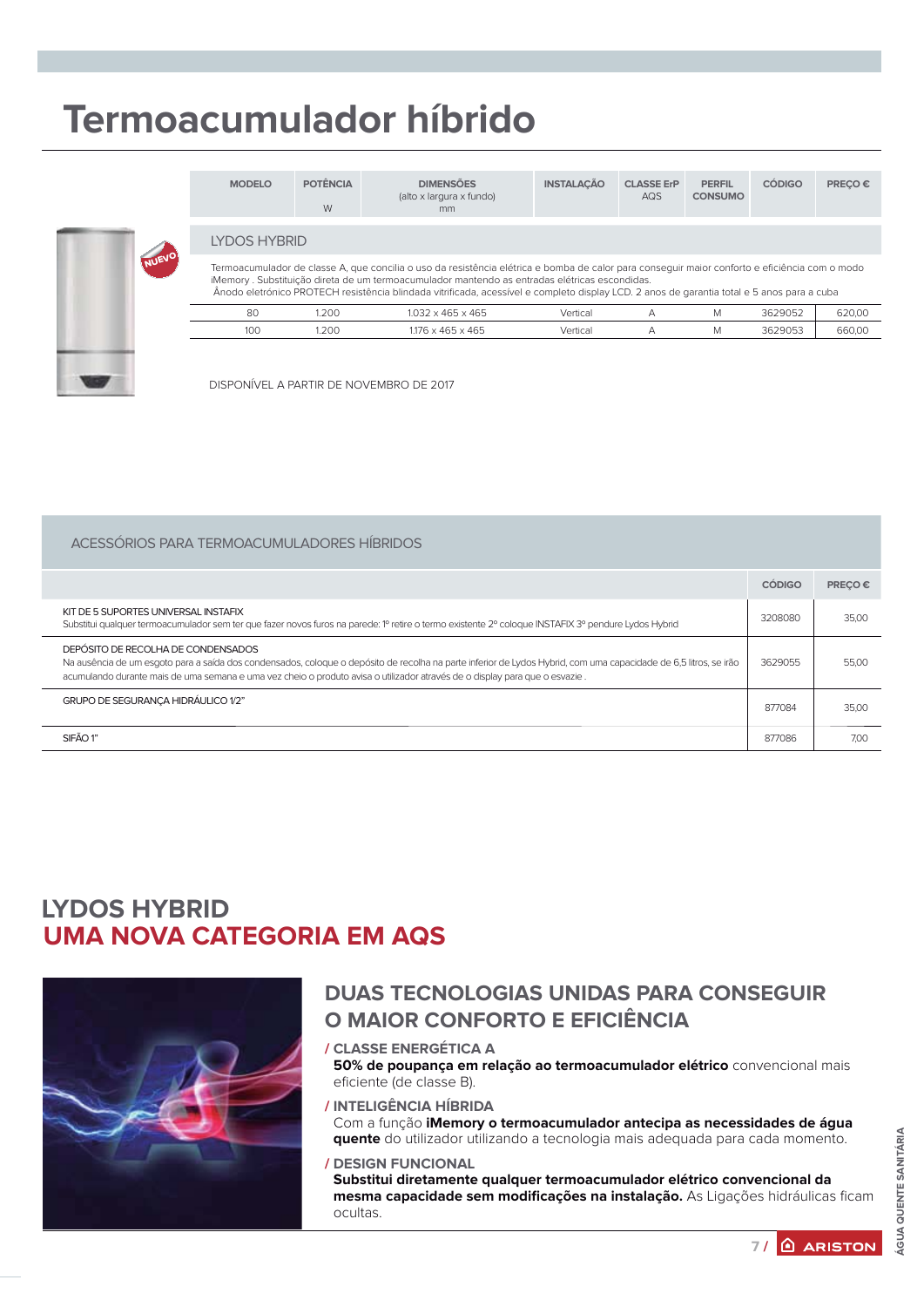### Termoacumuladores elétricos

### TERMOACUMULADORES PEQUENA CAPACIDADE



Máxima classe energética ERP do mercado, função ECO EVO, desenho exclusivo para integração em qualquer espaço, display de led intuitivo para visualização e regulação eletrónica fácil da temperatura, resistência revestida anti corrosão e anticalcário. 2 anos de garantia total e 5 anos para a cuba.

| $\sim$<br>└ | 1.200 | 346<br>360<br>361                                        | o lava-mäos<br>∩hr∆                       | VVC<br>ᄉᄉ | 3100550<br>.osov | 260.00 |
|-------------|-------|----------------------------------------------------------|-------------------------------------------|-----------|------------------|--------|
| ົ<br>$\cap$ | 1.500 | 410<br>$\overline{\phantom{a}}$<br>44.<br>$\Delta\Delta$ | -mäos<br>.obro o la<br>$\sim$<br>. Iava-r | ے         | ハミミつ<br>19992    | 300,00 |



### **ANDRIS LUX**

 $\overline{a}$ 

Regulação fácil da temperatura, resistência revestida anti corrosão e anticalcário, depósito esmaltado em titânio a 850° C. 2 anos de garantia total e 5 anos para a cuba

| OD<br>້າພ<br>$\sim$ $\sim$ $\sim$    | .200  | 360<br>$\sim$ $\sim$ $\sim$<br>$\sim$ $\sim$<br>.346<br>$\sim$ | , lava-mäos<br>.nhre | VVC<br>$\wedge\wedge\vartriangleright$ | 3100348 | 219.00                  |
|--------------------------------------|-------|----------------------------------------------------------------|----------------------|----------------------------------------|---------|-------------------------|
| $\cap$<br>$\cap$<br>' UR.<br>JU<br>ᄕ | I.500 | 410<br>--<br>44<br>44                                          | lava-mãos<br>-obreد  |                                        | 3100352 | <b>DED OC</b><br>LU,CCZ |



#### **ANDRIS R**

Gama compacta com regulação mecânica da temperatura, resistência blindada de cobre. 2 anos de garantia total e 3 anos para a cuba.

| 10 OR FU | .200  | 360 x 360 x 276             | Sobre o lava-mãos  | А | XXS  | 3100327 | 151.00 |
|----------|-------|-----------------------------|--------------------|---|------|---------|--------|
| 15 OR FU | 200   | 360 x 360 x 324             | Sobre o lava-mãos  |   | XXS. | 3100332 | 165.00 |
| 15 UR FU | 200   | 360 x 360 x 324             | Baixo do Java-mãos | B | XXS  | 3100548 | 185.00 |
| 30 OR FU | 1.500 | $447 \times 447 \times 389$ | Sobre o lava-mãos  |   |      | 3100337 | 191.00 |

### TERMOACUMULADORES DE MÉDIA CAPACIDADE

| <b>MODELO</b> | <b>POTÊNCIA</b><br>W | <b>DIMENSÕES</b><br>(alto x largura x fundo)<br>mm | <b>INSTALACÃO</b> | <b>CLASSE ErP</b><br><b>AQS</b> | <b>PERFIL</b><br><b>CONSUMO</b> | <b>CODIGO</b> | PRECO € |
|---------------|----------------------|----------------------------------------------------|-------------------|---------------------------------|---------------------------------|---------------|---------|
|               |                      |                                                    |                   |                                 |                                 |               |         |

#### **SHAPE PREMIUM**

Modelo exclusivo quadrado com display LCD, programação e regulação electrónica da temperatura, função ECO EVO, resistência blindada, modelos slim. 2 anos de garantia total e 5 anos para a cuba

| 50 V EU  | .800 | 570 X 476 X 489 | Vertical | M | 3626079 | 284.00 |
|----------|------|-----------------|----------|---|---------|--------|
| 80 V EU  | .800 | 775 X 476 X 489 | Vertical | M | 3626080 | 335,00 |
| 100 V EU | .800 | 927 X 476 X 489 | Vertical | M | 3626081 | 370.00 |

Gama compatível com o suporte Instafix 3208080

### PRO ECO DRY

Termoacumulador com display leds inteligente, função ECO EVO, dupla resistência em seco DRY TECH e regulação eletrónica da temperatura 2 anos de garantia total e 5 anos para a cuba.

| 50 V EU  | 1.800 (2x900) | $543 \times 450 \times 470$ | Vertical | Μ | 3201191 | 258.00 |
|----------|---------------|-----------------------------|----------|---|---------|--------|
| 80 V EU  | 1.800 (2x900) | 748 x 450 x 470             | Vertical | М | 3201192 | 296.00 |
| 100 V EU | 1.800 (2x900) | $900 \times 450 \times 470$ | Vertical | Μ | 3201193 | 327.00 |

Gama compatível com o suporte Instafix 3208080





**TARIF/**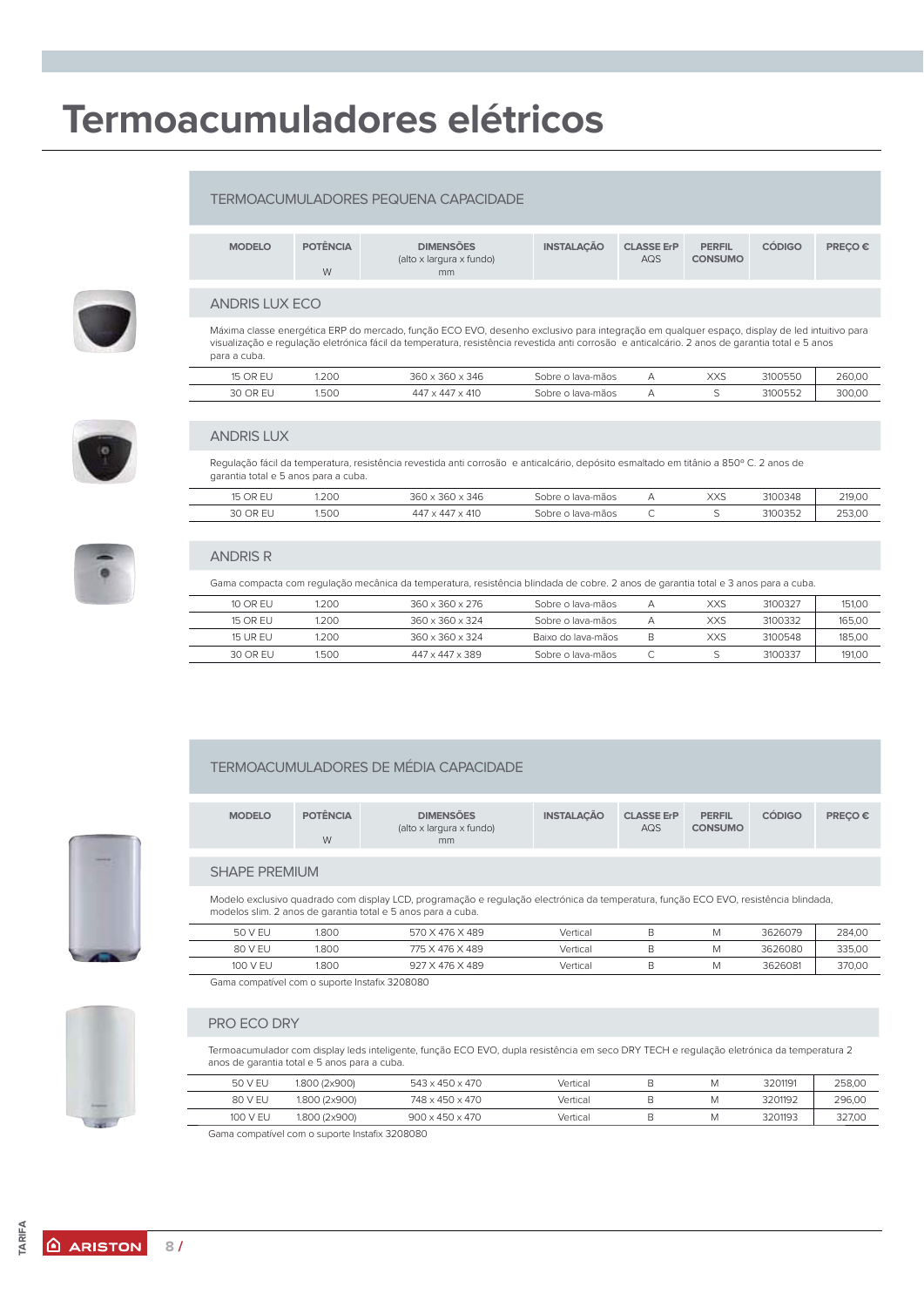## Termoacumuladores elétricos

|  | 1979 |  |  |
|--|------|--|--|
|  |      |  |  |
|  |      |  |  |

| <b>MODELO</b> | <b>POTÊNCIA</b><br>W | <b>DIMENSÕES</b><br>(alto x largura x fundo)<br>mm | <b>INSTALACÃO</b> | <b>CLASSE ErP</b><br>AQS | <b>PERFIL</b><br><b>CONSUMO</b> | <b>CODIGO</b> | PRECO € |
|---------------|----------------------|----------------------------------------------------|-------------------|--------------------------|---------------------------------|---------------|---------|
|               |                      |                                                    |                   |                          |                                 |               |         |

### PRO ECO

Termoacumulador com display leds inteligente, função ECO EVO, regulação electrónica da temperatura, resistência blindada. 2 anos de garantia total e 5 anos para a cuba.

| 50 V FU    | 1.500. | $553 \times 450 \times 470$ | Vertical   |  | 3200754 | 231.00 |
|------------|--------|-----------------------------|------------|--|---------|--------|
| 80 V FU    | 1.500  | 758 x 450 x 470             | Vertical   |  | 3200765 | 268,00 |
| 100 V FU   | 1.500  | $913 \times 450 \times 470$ | Vertical   |  | 3200743 | 295.00 |
| 80 H FU    | 1.500  | $450 \times 758 \times 470$ | Horizontal |  | 3201131 | 268,00 |
| $100$ H FU | 1.500  | $450 \times 913 \times 470$ | Horizontal |  | 3201128 | 295.00 |

Gama vertical compatível com o suporte Instafix 3208080



### PRO ECO SLIM

Termoacumulador com display led inteligente, função ECO EVO, regulação eletrónica da temperatura, diâmetros reduzidos, resistência blindada, 2 anos de garantia total e 5 anos para a cuba.

| 30 V slim FU | .800   | 588 x 353 x 373              | Vertical   |  | 3626189 | 236.00 |
|--------------|--------|------------------------------|------------|--|---------|--------|
| 50 V slim FU | 1.800. | $837 \times 353 \times 373$  | Vertical   |  | 3626190 | 249.00 |
| 80 V slim FU | 1.800. | $1178 \times 353 \times 373$ | Vertical   |  | 3700459 | 289.00 |
| 50 H slim FU | 1.800  | $353 \times 837 \times 373$  | Horizontal |  | 3700460 | 249.00 |
|              |        |                              |            |  |         |        |

Gama vertical compatível com o suporte Instafix 3208080



### PRO R

Termoacumulador com regulação exterior e mecánica da temperatura, resistência blindada, depósito esmaltado com um tratamento a 850°C. 2 anos de garantia total e 3 anos para a cuba.

| 50 V FU  | 1.500. | 543 x 450 x 480             | Vertical   | M | 3200823 | 197,00 |
|----------|--------|-----------------------------|------------|---|---------|--------|
| 80 V FU  | 1.500. | 748 x 450 x 480             | Vertical   | M | 3200979 | 230,00 |
| 100 V FU | 1.500. | $900 \times 450 \times 480$ | Vertical   |   | 3200980 | 254,00 |
| 80 H FU  | 1.500. | 450 x 748 x 480             | Horizontal | M | 3200981 | 230,00 |
| 100 H FU | 1.500. | $450 \times 900 \times 480$ | Horizontal | M | 3200982 | 254.00 |

Gama vertical compatível com o suporte Instafix 3208080



### PRO R VTD/VTS

TTermoacumulador com serpentina de permuta, regulação exterior e mecânica da temperatura, resistência blindada, depósito esmaltado com um tratamento a 850°C. 2 anos de garantia total e 3 anos para a cuba.

| 80 VTD FU  | 1.800 | 748 x 450 x 480               | Vertical |  | 3200974 | 277.00 |
|------------|-------|-------------------------------|----------|--|---------|--------|
| 100 VTD FU | 1.800 | $900 \times 450 \times 480$   | Vertical |  | 3200975 | 307,00 |
| 150 VTS FU | 2.000 | $1173 \times 505 \times 531$  | Vertical |  | 3060365 | 570.00 |
| 200 VTS FU | 2.500 | $1.489 \times 505 \times 531$ | Vertical |  | 3060366 | 670.00 |

Gama compatível com suporte universal Instafix 3208080 até 100 litros

VTD: Entradas à direita. VTS: Entradas à esquerda



**ARISTON** 

 $9/$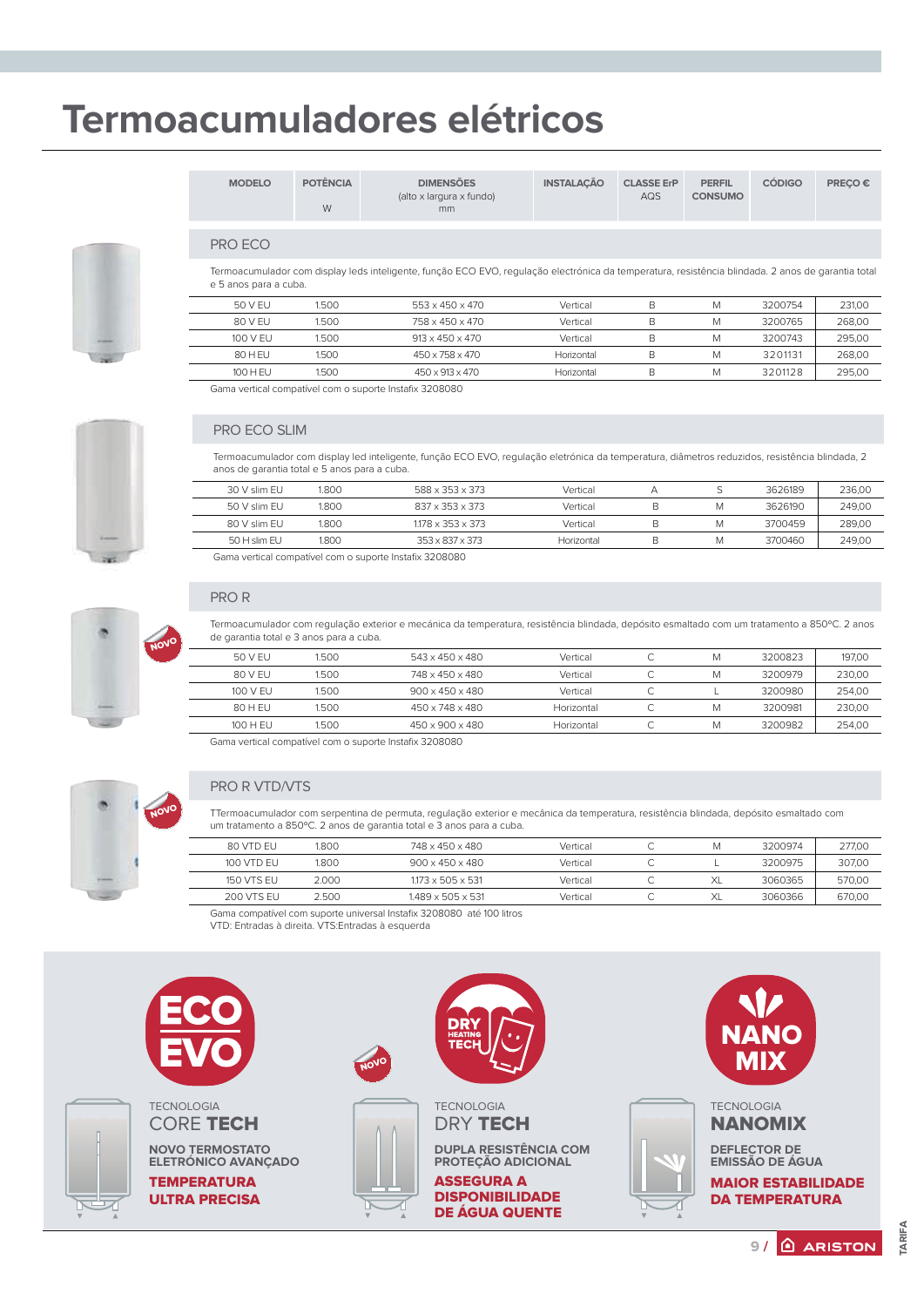## Termoacumuladores elétricos

### TERMOACUMULADORES GRANDE CAPACIDADE

Termoacumulador com resistência embainhada, máxima durabilidade com ânodo activo de titânio Protech, preparado para tarifa nocturna, diametros slim em modelos 150-200 I (Ø 530 mm). 2 anos de garantia total e 5 anos para a cuba sem revisão de ânodo.

| 150 V FU  | 1.800 | 1160 x 530 x 545              | Vertical      | ιvι | 3000324 | 508.00 |
|-----------|-------|-------------------------------|---------------|-----|---------|--------|
| 200 V FU  | 2.400 | $1.463 \times 530 \times 545$ | Vertical      |     | 3000349 | 581.00 |
| 300 ST EU | 3.000 | $1.970 \times 570 \times 630$ | Vertical/Chão |     | 3000350 | 861.00 |

Compatível com tripé para instalação vertical de chão Ø 505-530-555-560 mm com código 3018067



### PRO B V/H

PRO ZEN

Termoacumulador com resistência blindada e ânodo de magnésio de grandes dimensões, depósito esmaltado com um tratamento a 850°C. 2 anos de garantia total e 3 anos para a cuba.

| 150 V FU                                                                                     | .800  | $1020 \times 560 \times 575$ | Vertical   |  |  | 3000361 | 420.00 |
|----------------------------------------------------------------------------------------------|-------|------------------------------|------------|--|--|---------|--------|
| 200 V FU                                                                                     | 2.200 | 1.280 x 560 x 575            | Vertical   |  |  | 3000362 | 460.00 |
| 150 H FU                                                                                     | 2.000 | 560 x 1010 x 575             | Horizontal |  |  | 3010896 | 420.00 |
| 200 H FU                                                                                     | 2.000 | 560 x 1.270 x 575            | Horizontal |  |  | 3010900 | 460.00 |
| Concert of the third is no booking the control of the CA FOR FOO FEE FOO tool of the COMOOCT |       |                              |            |  |  |         |        |

Compatível com tripé para instalação vertical de chão Ø 505-530-555-560 mm com código 3018067



### PRO B STI

Termoacumulador com instalação de chão com resistência blindada e ânodo de magnésio de grandes dimensões, regulação exterior de a temperatura, ligação trifásica de serie, depósito esmaltado com um tratamento a 850°C. 2 anos de garantia total e 3 anos para a cuba.

| ~<br>$\mathbf{u}$<br>. | 6.000<br>. | $\neg \wedge \neg$<br>.887<br>74A<br>14<br>- | <b>Mertical</b><br>:hão<br>$\sim$<br>. | $\sim$ $\sim$ $\sim$<br>$\wedge$ | $\sim$ $\sim$ $\sim$ $\sim$ $\sim$ $\sim$<br>170544<br>. | 0 <sup>o</sup><br>◡ |
|------------------------|------------|----------------------------------------------|----------------------------------------|----------------------------------|----------------------------------------------------------|---------------------|
|                        |            |                                              |                                        |                                  |                                                          |                     |

#### ACESSÓRIOS PARA TERMOACUMULADORES ELÉTRICOS

|                                                                | <b>CODIGO</b> | <b>PRECO€</b> |
|----------------------------------------------------------------|---------------|---------------|
| KIT 5 SUPORTES UNIVERSAL INSTAFIX                              | 3208080       | 35,00         |
| TRIPÉ PARA INSTALAÇÃO VERTICAL SOBRE CHÃO Ø 505-530-555-560 mm | 3018067       | 45.0C         |

### **GARANTIAS**

TOTAL 2 ANOS Inclui mão-de-obra deslocação e peças **DEPÓSITO 3 OU 5 ANOS** Garantia na cuba até 5 anos, consoante os modelos

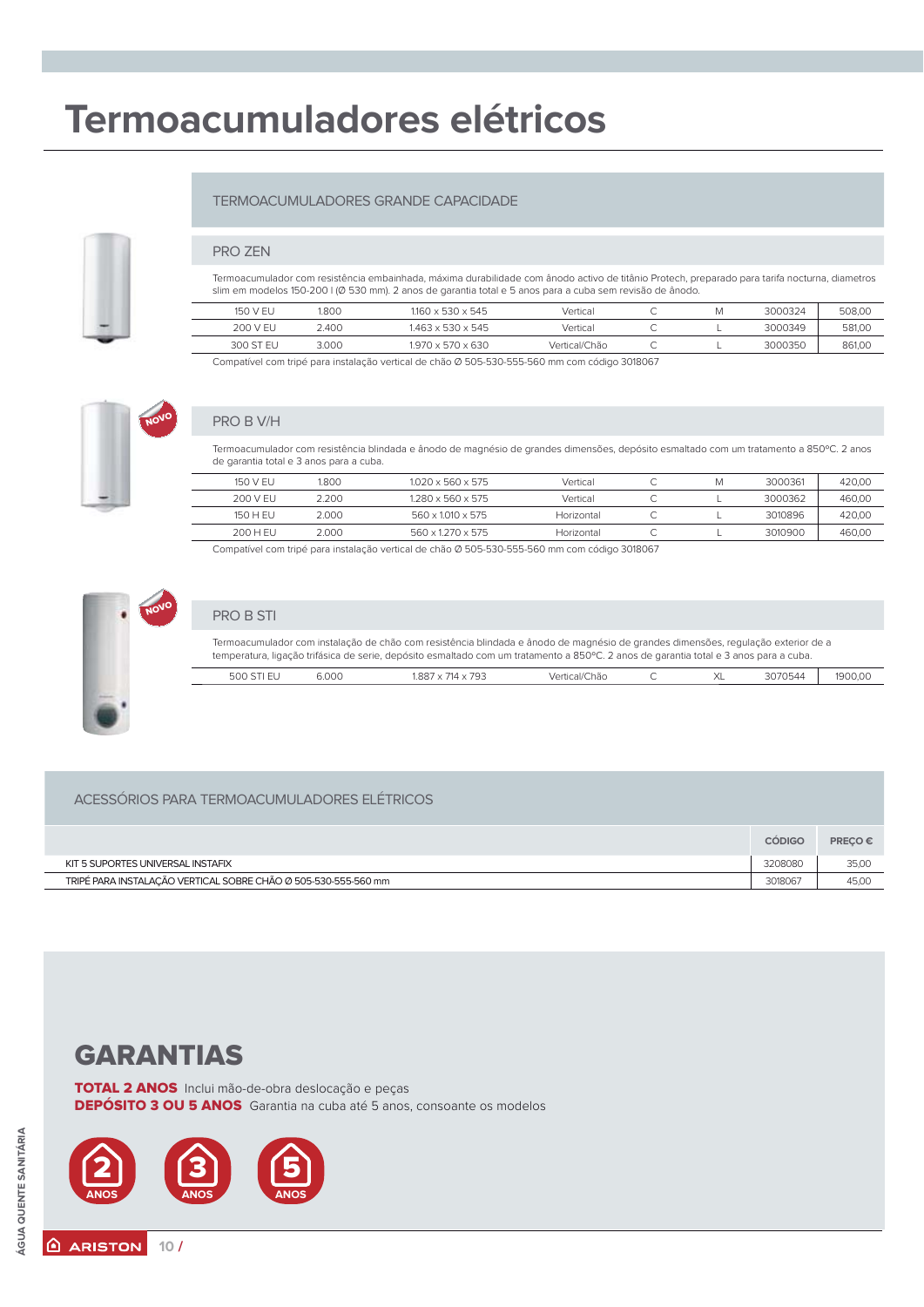## Esquentadores a gás



### **ESTANQUE**

| <b>MODELO</b>                                                                                                               | GÁS | <b>DIMENSÕES</b><br>(alto x largura x fundo)<br>mm | <b>CLASSE ErP</b><br>AQS | <b>PERFIL</b><br><b>CONSUMO</b> | <b>CÓDIGO</b> | PRECO€<br>Esquentador<br>sem saída de fumos | PRECO €*<br>Total |
|-----------------------------------------------------------------------------------------------------------------------------|-----|----------------------------------------------------|--------------------------|---------------------------------|---------------|---------------------------------------------|-------------------|
|                                                                                                                             |     |                                                    |                          |                                 |               |                                             |                   |
| NEXT FVO FF                                                                                                                 |     |                                                    |                          |                                 |               |                                             |                   |
| Esquentador estangue, electrónico, termostático com botão Eco com amplo display LCD e regulação de temperatura grau a grau. |     |                                                    |                          |                                 |               |                                             |                   |

| 11 SFT FU | Nat      | 550 x 330 x 167 | М | 3632177 | 625.00 | 685.00 |
|-----------|----------|-----------------|---|---------|--------|--------|
| 11 SFT FU | But/Prop | 550 x 330 x 167 | Μ | 3632178 | 625.00 | 685.00 |
| 14 SFT FU | Nat      | 583 x 369 x 178 |   | 3632163 | 722.00 | 782.00 |
| 14 SFT FU | But/Prop | 583 x 369 x 178 |   | 3632162 | 722.00 | 782.00 |

\* O preço total inclui o kit de evacuação de fumos horizontal Ø 60/100 mm L=1.000 mm 3318932, tem que se pedir junto com o código de esquentador.

### **VENTILADO**

### NEXT EVO OFT

 $\overline{\phantom{0}}$ 

Esquentador ventilado, electrónico, termostático com amplo display LCD e regulação de temperatura grau a grau.

| 11 OFT EU        | Nat      | 550 x 330 x 167 | Μ | 3632167 | 535.00 | 574,00 |
|------------------|----------|-----------------|---|---------|--------|--------|
| 11 OFT EU        | But/Prop | 550 x 330 x 167 | Μ | 3632166 | 535.00 | 574.00 |
| <b>14 OFT EL</b> | Nat      | 583 x 369 x 178 |   | 3632168 | 572.00 | 611.00 |

\* O preço total inclui o kit evacuação de fumos horizontal Ø 60 mm L=600 mm 3318930, tem que se pedir junto com o código de esquentador.



### **TIRAGEM NATURAL**

| <b>MODELO</b>                                                                                                           | GÁS | <b>DIMENSÕES</b><br>(alto x largura x fundo)<br>mm | <b>CLASSE ErP</b><br>Aque./AQS | <b>PERFIL</b><br><b>CONSUMO</b> | <b>CÓDIGO</b> | PRECO €<br>Esquentador | PRECO €<br>Total |
|-------------------------------------------------------------------------------------------------------------------------|-----|----------------------------------------------------|--------------------------------|---------------------------------|---------------|------------------------|------------------|
| <b>FAST EVO B</b>                                                                                                       |     |                                                    |                                |                                 |               |                        |                  |
| Esquentador tiragem natural, eletrónico, termostatico com comando unico de regulação de temperatura. Ignicao por pilhas |     |                                                    |                                |                                 |               |                        |                  |
| 11 ONT B FU                                                                                                             | Nat | 580 x 310 x 210                                    | А                              | M                               | 3632189       | 330.00                 |                  |

| 11 ONT B FU | Nat      | 580 x 310 x 210 |   | Μ | 3632189 | 330.00 |  |
|-------------|----------|-----------------|---|---|---------|--------|--|
| 11 ONT B FU | But/Prop | 580 x 310 x 210 |   | Μ | 3632188 | 330.00 |  |
| 14 ONT B FU | Nat      | 580 x 370 x 230 | B |   | 3632191 | 400.00 |  |
| 14 ONT B EU | But/Prop | 580 x 370 x 230 | R |   | 3632190 | 400.00 |  |